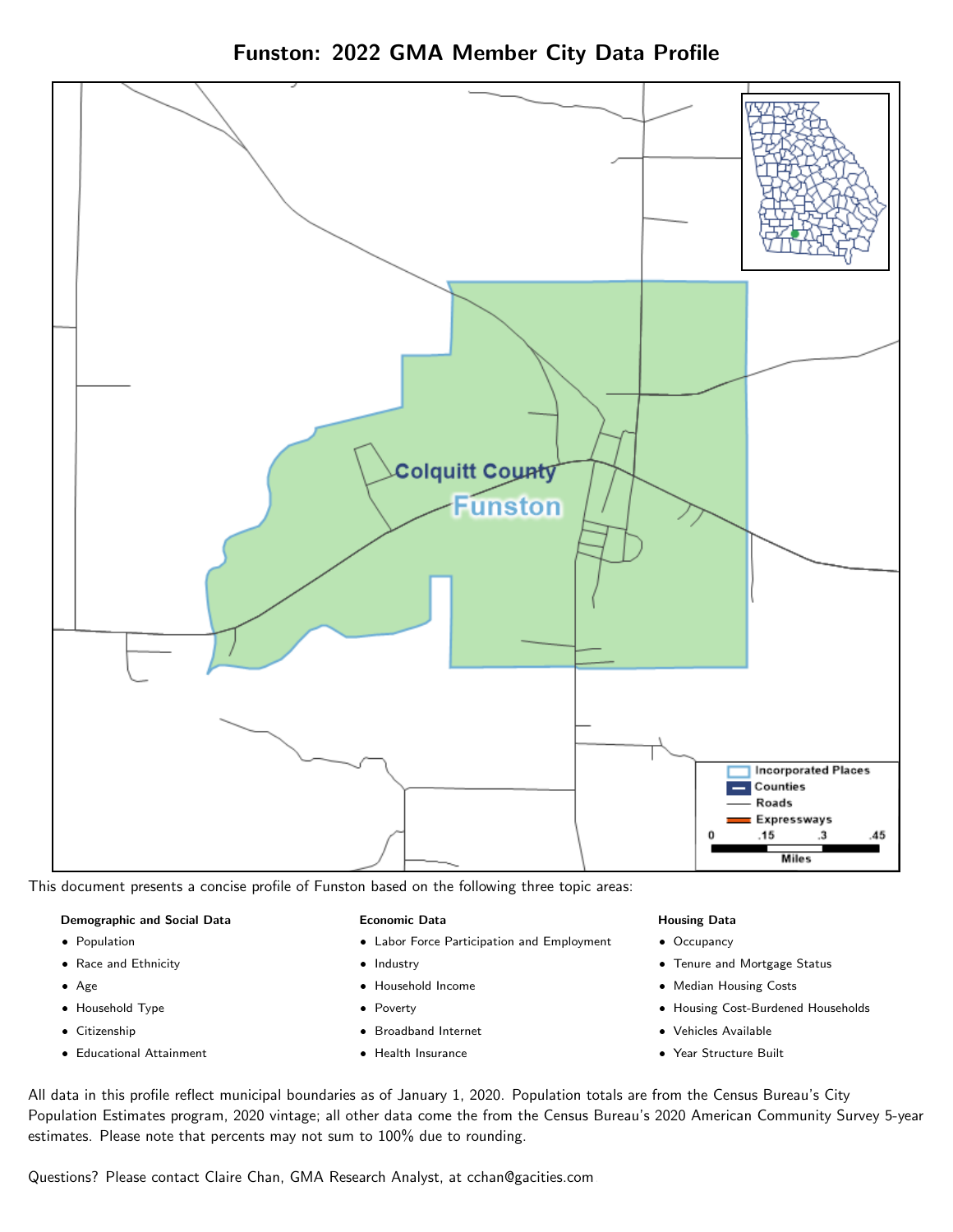# Funston: Demographic and Social



Source: U.S. Census Bureau, City Population Estimates, 2020 vintage Source: American Community Survey, 2020 5-year estimates, table B03002



**Citizenship** 



Race and Ethnicity



### Household Type



Source: American Community Survey, 2020 5-year estimates, table B01001 Source: American Community Survey, 2020 5-year estimates, table B11001

#### Educational Attainment



Source: American Community Survey, 2020 5-year estimates, table B05002 Source: American Community Survey, 2020 5-year estimates, table B15002

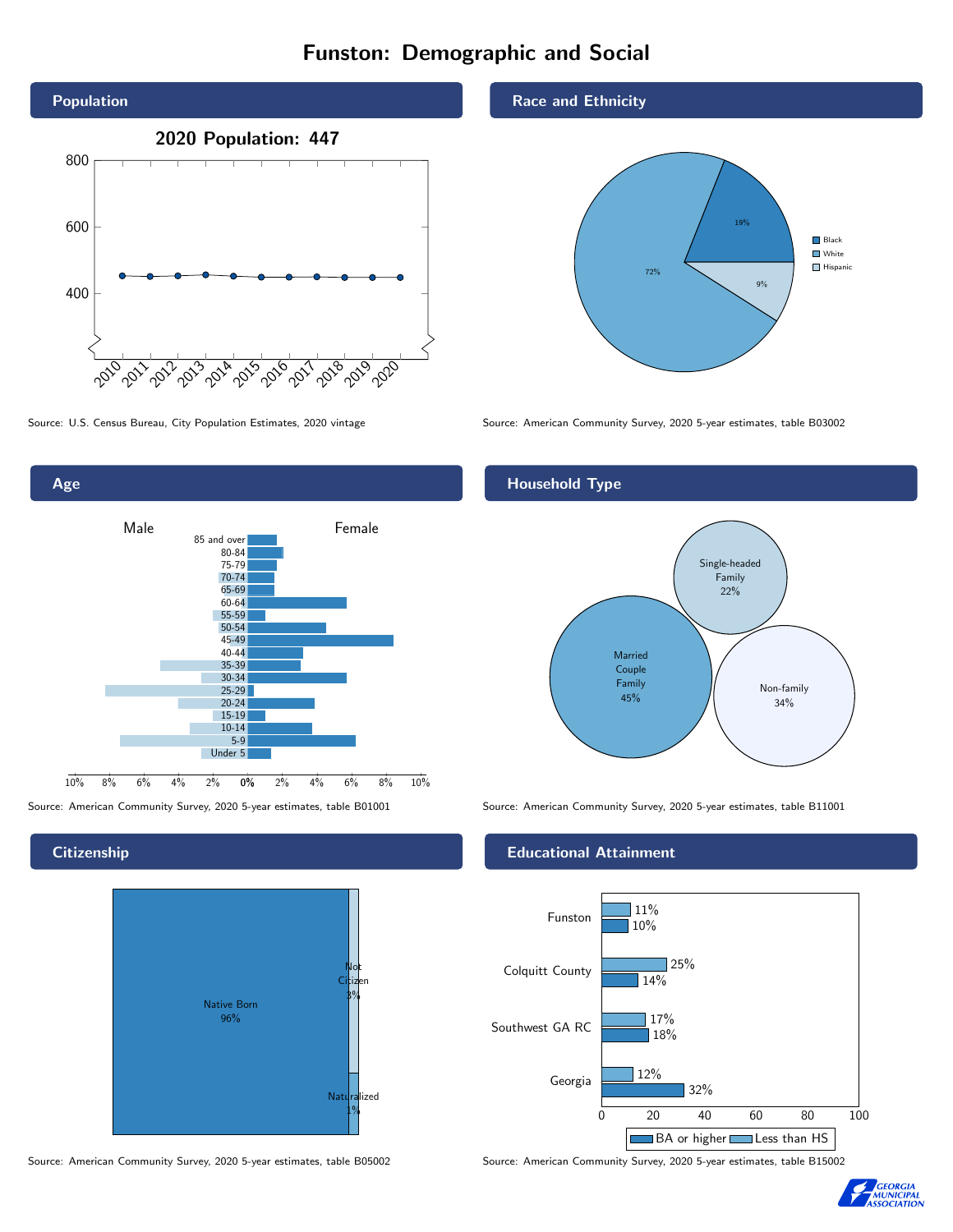# Funston: Economic



Source: American Community Survey, 2020 5-year estimates, table B23001 Note: Unemployment rate is based upon the civilian labor force.



Source: American Community Survey, 2020 5-year estimates, tables B19013 and B19025 Source: American Community Survey, 2020 5-year estimates, table B17010

Mean Median



Industry

| Agriculture, forestry, fishing and hunting, and mining      | $2\%$ |
|-------------------------------------------------------------|-------|
| Construction                                                | $0\%$ |
| Manufacturing                                               | 10%   |
| <b>Wholesale Trade</b>                                      | 13%   |
| Retail Trade                                                | 11%   |
| Transportation and warehousing, and utilities               | 7%    |
| Information                                                 | $0\%$ |
| Finance and insurance, real estate, rental, leasing         | $0\%$ |
| Professional, scientific, mgt, administrative, waste mgt    | 12%   |
| Educational services, and health care and social assistance | 30%   |
| Arts, entertainment, recreation, accommodation, food        | 8%    |
| service                                                     |       |
| Other services, except public administration                | 6%    |
| Public administration                                       | $1\%$ |

Source: American Community Survey, 2020 5-year estimates, table C24030

## Poverty



## **Health Insurance**



Source: American Community Survey, 2020 5-year estimates, table B28002 Source: American Community Survey, 2020 5-year estimates, table B18135